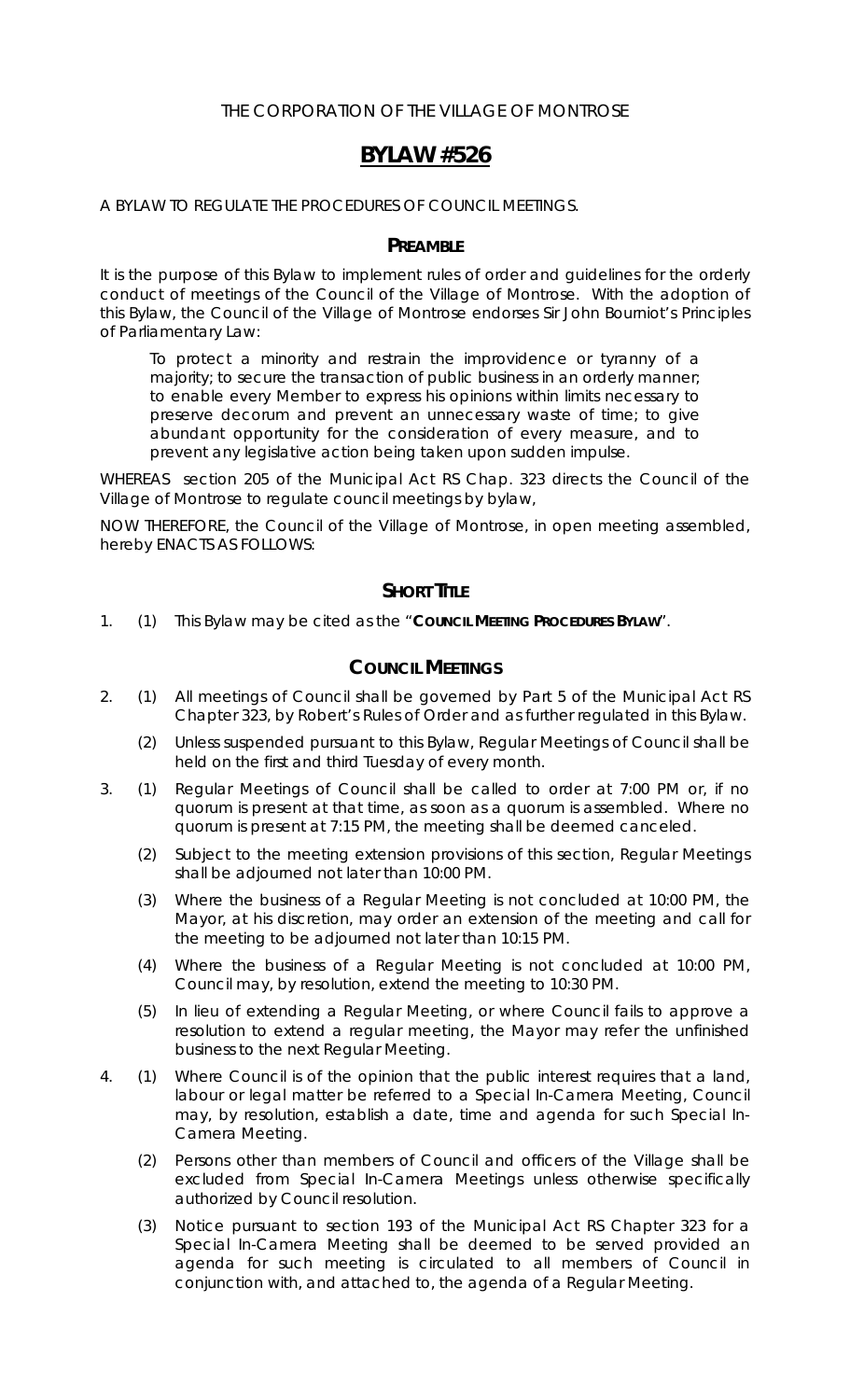- 5. (1) The minutes of a Regular Meeting shall be presented for approval by Council at the next following Regular Meeting.
	- (2) The minutes of a Special In-Camera Meeting shall be presented for approval by Council at the next Special In-Camera Meeting .
- 6. (1) Unless called for another location by resolution, Regular Meetings and all Special In-Camera Meetings shall be held in the Village Council Chambers.

### **COMMITTEE MEETINGS**

- 7. (1) Committee-of-the-Whole meetings may be called by the Mayor or any two members of Council for the purpose of considering any Village matter.
	- (2) Minutes of a Committee-of-the-Whole meeting shall be presented at the next following Regular Meeting for ratification by Council.
- 8. (1) Terms of reference for ad hoc, special and standing committees or task forces may be established by Council resolution.
	- (2) The Mayor may appoint members to ad hoc, special or standing committees or task forces.
	- (3) Minutes and reports of ad hoc, special or standing committee or task force meetings shall be presented at the next following Regular Meeting of Council, or as otherwise directed by the terms of reference established pursuant to this section.

### **AGENDA**

- 9. (1) The business of every Regular Meeting of Council shall follow an agenda prepared in the form outlined in Schedule "A" attached to and forming part of this Bylaw.
	- (2) The business of every Special In-Camera Meeting of Council shall follow an agenda prepared in the form outlined in Schedule "B" attached to and forming part of this Bylaw.
	- (3) The agenda for a Regular Meeting of Council shall be closed at noon on the Friday immediately preceding the meeting, and no item shall be added to or be deleted from the agenda following closure of the agenda, unless such addition or deletion is approved by resolution.
- 10. (1) The Clerk shall provide a copy of the agenda, together with supporting documents, to each member of Council on Friday preceding the meeting at such location or address as may be directed by each member of Council.

## **ADOPTION OF BYLAWS**

- 11. (1) The procedure for the adoption of bylaws shall be as follows:
	- (a) A resolution stating: "That Bylaw  $#$  ..., cited as the ... be now introduced and read a first time."
	- (b) A resolution stating: "That Bylaw  $#$  ..., cited as the ..., having been given due and detailed consideration by Council, be now read a second time."
	- (c) A resolution stating: "That Bylaw # …, cited as the …, be now read a third time."
	- (d) A resolution stating: "That Bylaw  $#$  ..., cited as the ..., having been reconsidered and having met all prerequisites for final adoption, be now finally adopted, sealed and signed by the Mayor and the Clerk."
	- (2) Council may combine second and third reading of a bylaw. A resolution to that effect shall state: "That Bylaw # …, cited as the …, having been given due and detailed consideration by Council, be now read a second and third time."
- 12. (1) Unless otherwise authorized by the *Municipal Act*, Council shall not consider a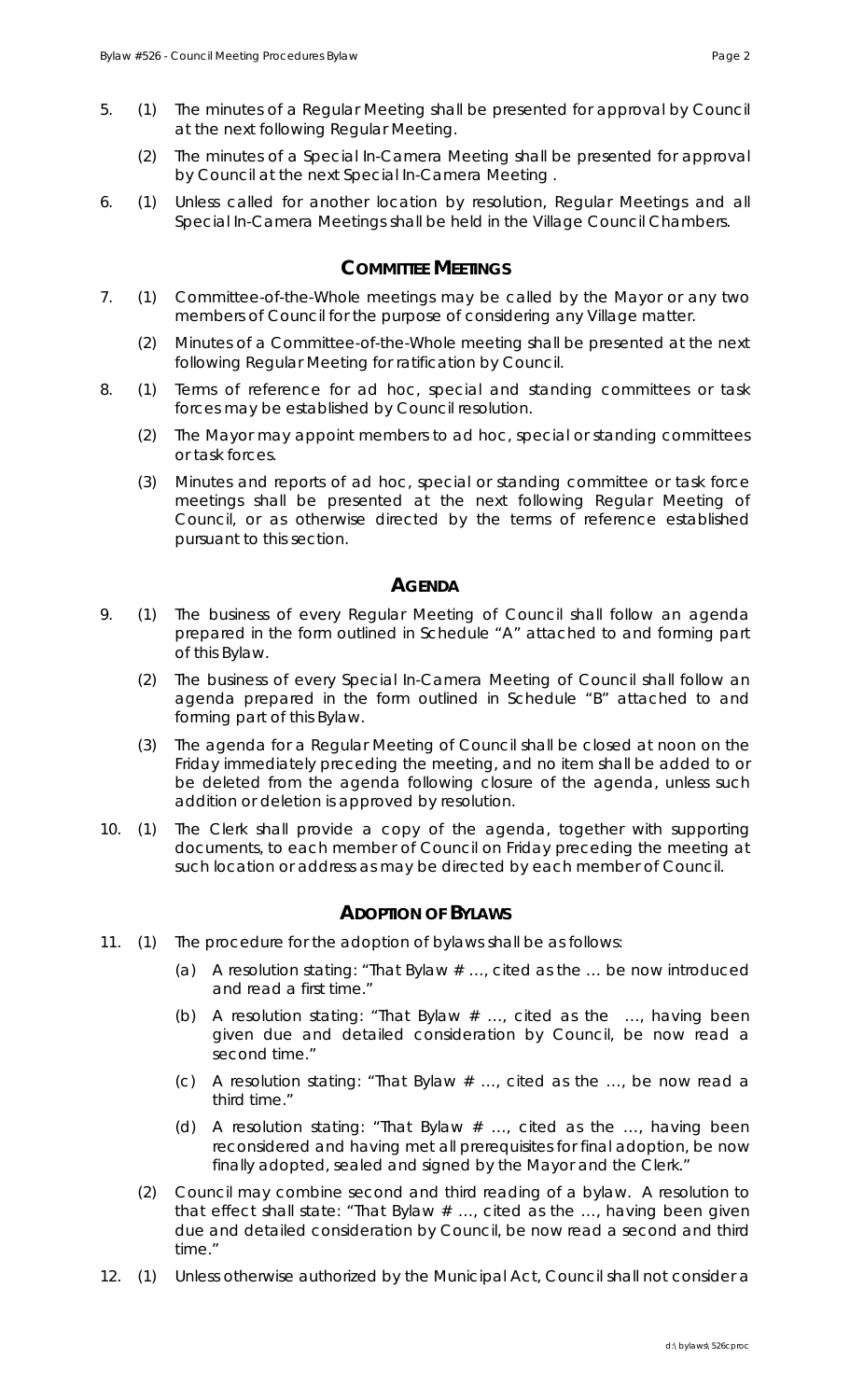resolution for the final adoption of a Bylaw prior to one day after the meeting where a resolution for third reading of the Bylaw was approved.

 (2) A resolution for the final adoption of a Bylaw may be considered at a Regular Meeting, or at a Special Meeting open to the public and called for that purpose.

### **ENACTMENT**

- 13. (1) If any section, subsection, sentence, clause or phrase of this Bylaw is for any reason held to be invalid by the decision of any court of competent jurisdiction, the invalid portion shall be severed and the part that is invalid shall not affect the validity of the remainder.
	- (2) Bylaws #169 and #224 are hereby repealed.
	- (3) This Bylaw shall come into full force and effect on the final adoption thereof.

\_\_\_\_\_\_\_\_\_\_\_\_\_\_\_\_\_\_\_\_\_\_\_\_\_ \_\_\_\_\_\_\_\_\_\_\_\_\_\_\_\_\_\_\_\_\_\_\_\_\_

READ A FIRST TIME THE TEXT OF THE TEXT TIME THE STATE THAT THE TEXT OF THE STATE THAT THE STATE THE STATE THE STATE THE STATE THE STATE THE STATE THE STATE THE STATE THE STATE THE STATE THE STATE THE STATE THE STATE THE ST READ A SECOND TIME THE THIS 17th day of February, 1998 READ A THIRD TIME TERM CONTROLLED TIME this 17th day of February, 1998 RECONSIDERED AND FINALLY ADOPTED this 3rd day of March, 1998

Mayor Clerk

Certified a true copy of Bylaw 526, as adopted

\_\_\_\_\_\_\_\_\_\_\_\_\_\_\_\_\_\_\_\_\_\_\_\_\_\_\_\_\_\_\_\_\_\_\_\_\_\_\_

Clerk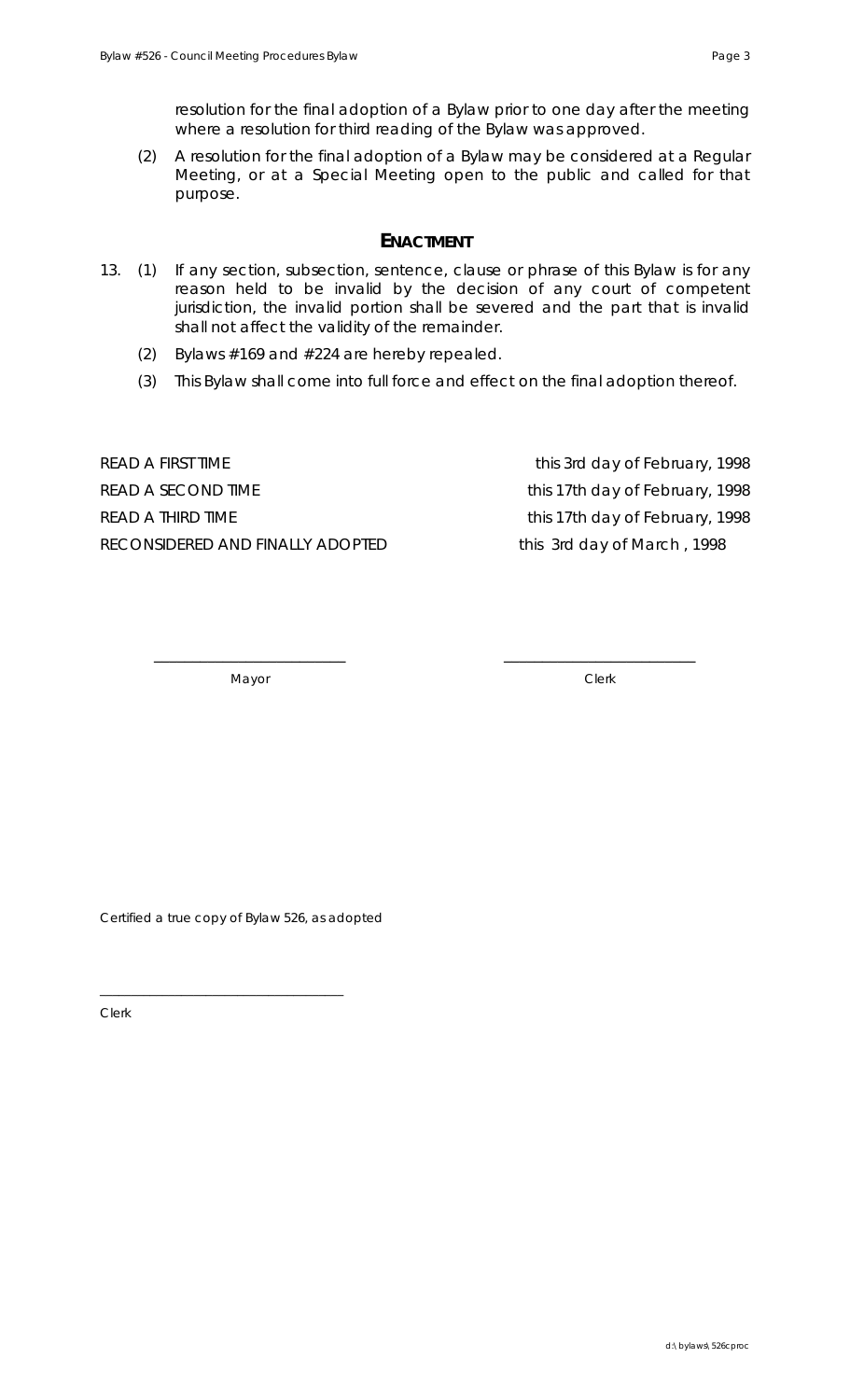THE CORPORATION OF THE VILLAGE OF MONTROSE

# **BYLAW #526**

# **SCHEDULE "A"**

# **A G E N D A**

- 1. Call to Order
- 2. Adoption of the Agenda
- 3. Delegations
- 4. Approval of the Minutes
- 5. Consent Calendar
- 6. Motions & Submissions
- 7. Referrals from Prior Meetings
- 8. Referrals from Delegations
- 9. Correspondence
- 10. Reports & Memoranda
- 11. Financial Matters
- 12. Bylaws
- 13. Policies
- 14. Member Reports & Inquiries
- 15. Adjournment

#### AGENDA APPENDIX

(Items of general interest to Council but not requiring formal consideration by Council)

#### GENERAL INFORMATION

(Items of general interest, not provided to Council with the agenda but available for perusal at the Office of the Clerk)